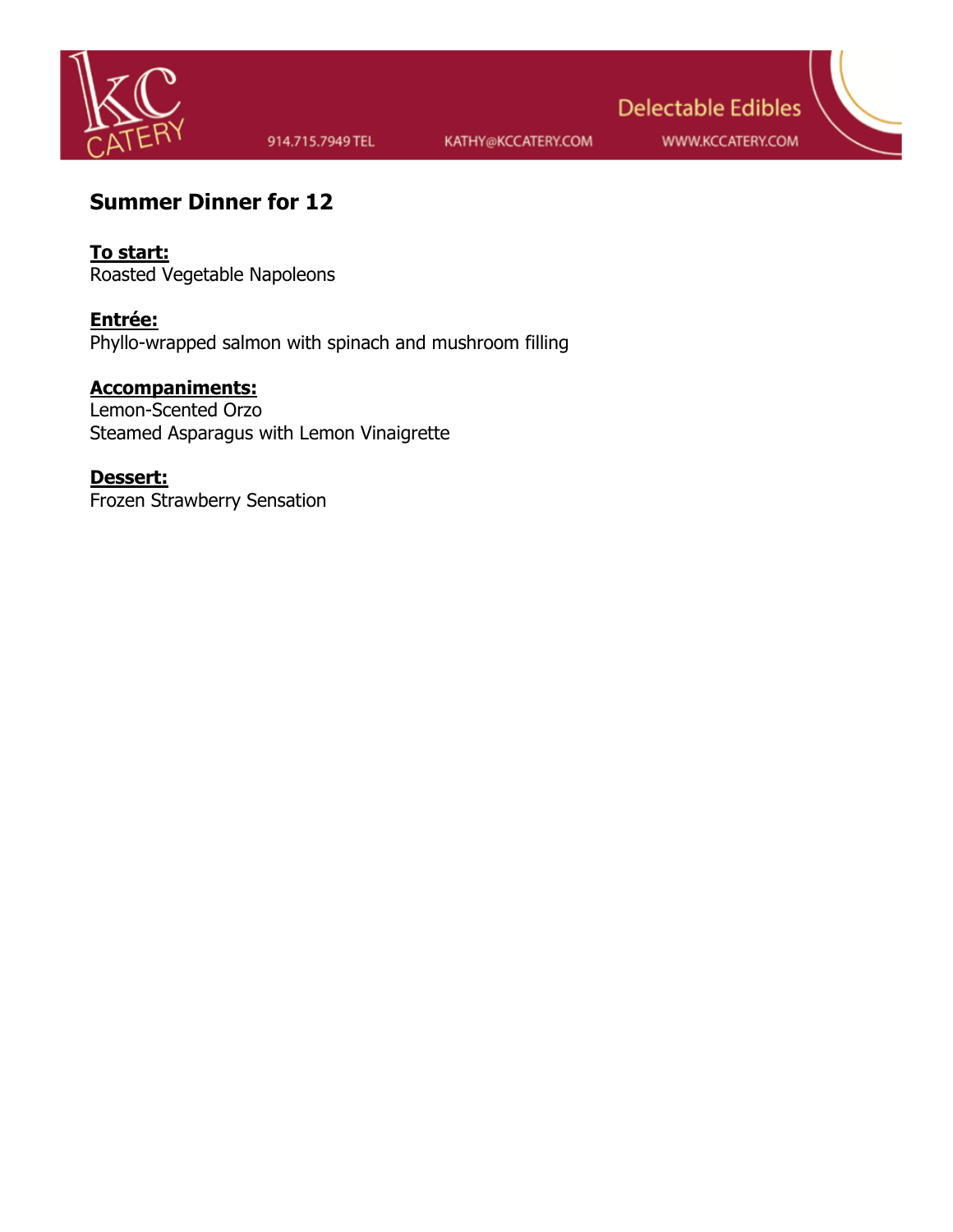

**Delectable Edibles** WWW.KCCATERY.COM

# **Small Plates Cocktail Menu for 15**

Mini corn cakes with guacamole

BBQ chicken wings

Curried butternut squash samosas with mango chutney

Mini crab bites with tartar sauce

Latke bar with assorted toppings – applesauce, sour cream, bruschetta, caramelized onion, crème frâiche, smoked salmon, capers

Crudités platter with fresh herb dip

Smoked salmon cheesecake with assorted crackers and cucumber slices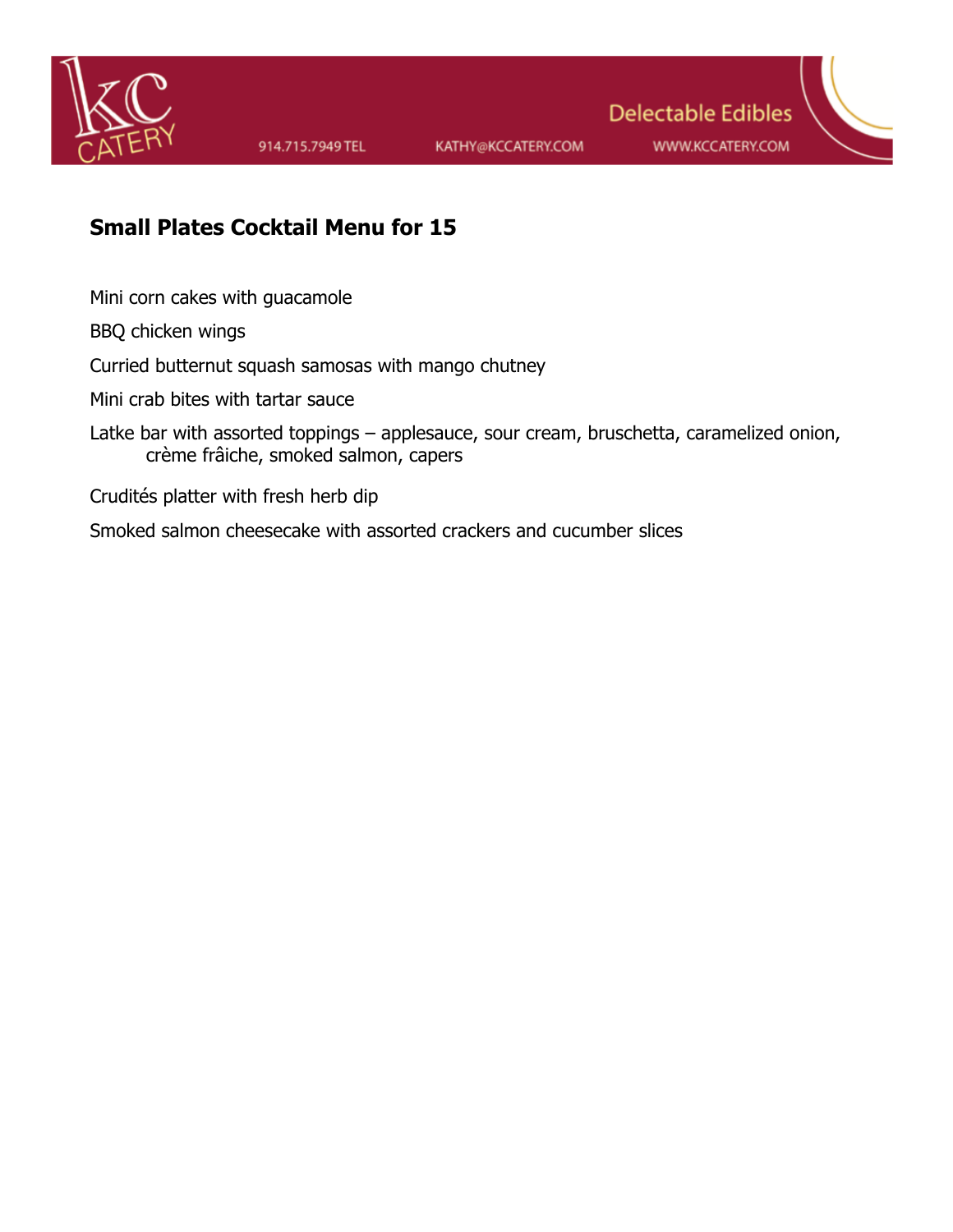

**WWW.KCCATERY.COM** 

**Delectable Edibles** 

## **Southwest Dinner for 10**

## **Starters**

Chips with mango salsa and salsa verde **Gazpacho** 

## **Main event**

Beef fajitas with all the trimmings (guacamole, pico de gallo, Mexican cheese, sour cream, tortillas) Southwest glazed maple salmon with pineapple salsa Black bean, corn and mango salad Mexican rice

### **Dessert**

Tres leches cake with berries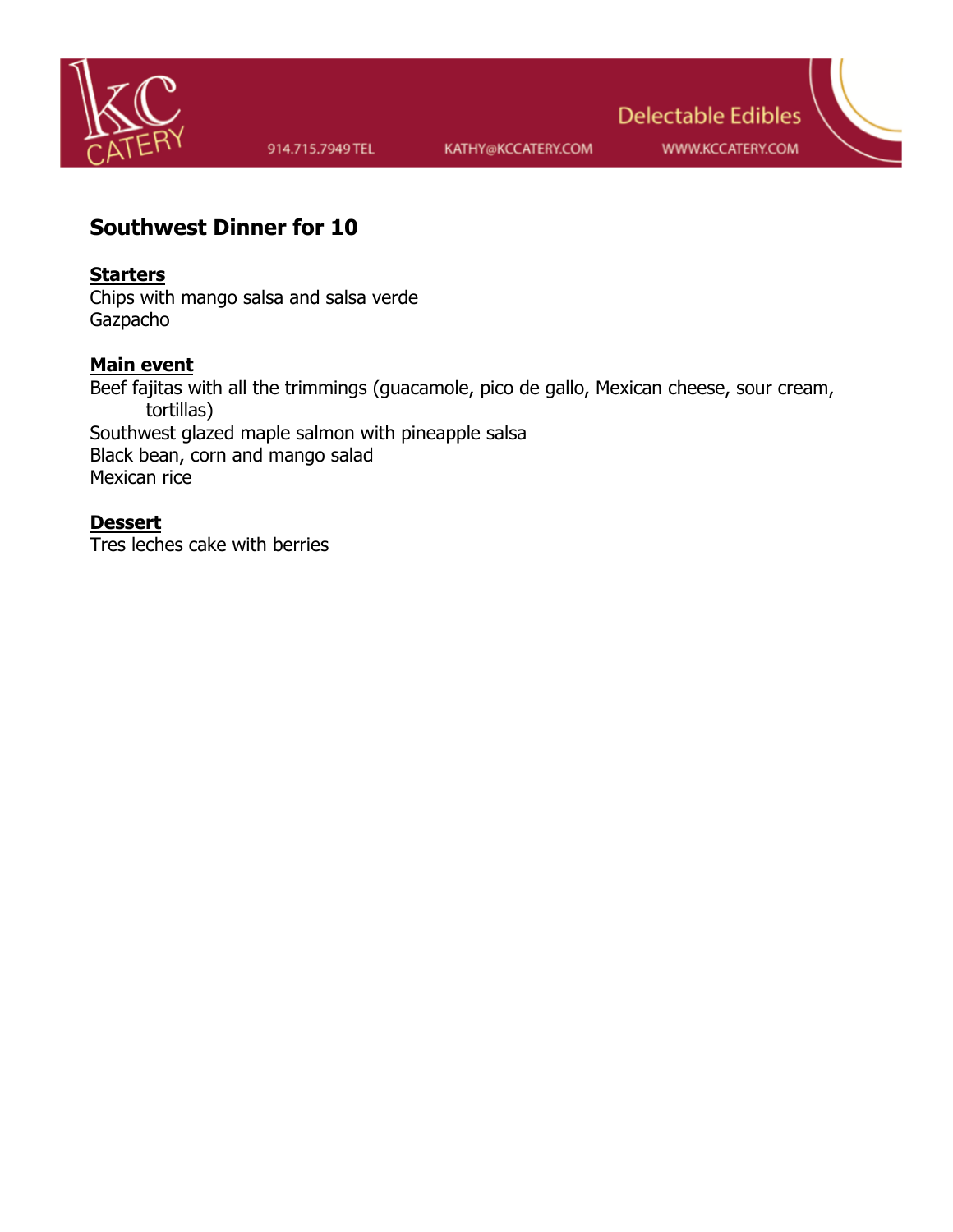

914.715.7949 TEL

KATHY@KCCATERY.COM

WWW.KCCATERY.COM

# **Delectable Edibles**

# **Book Group Holiday Cocktail Party**

## **Hors D'oeuvres**

Chicken Satay with Peanut Dipping Sauce Mushroom Toasts Black Forest Ham Sandwiches on Mini Corn Muffins with Marionberry Jam Medjool Dates stuffed with Mascarpone Cheese with Prosciutto Wrapper Veggie Platter with Fresh Herb Dip

## **Sweets**

Fruit skewers with chocolate dipping sauce Assortment of cookies and bars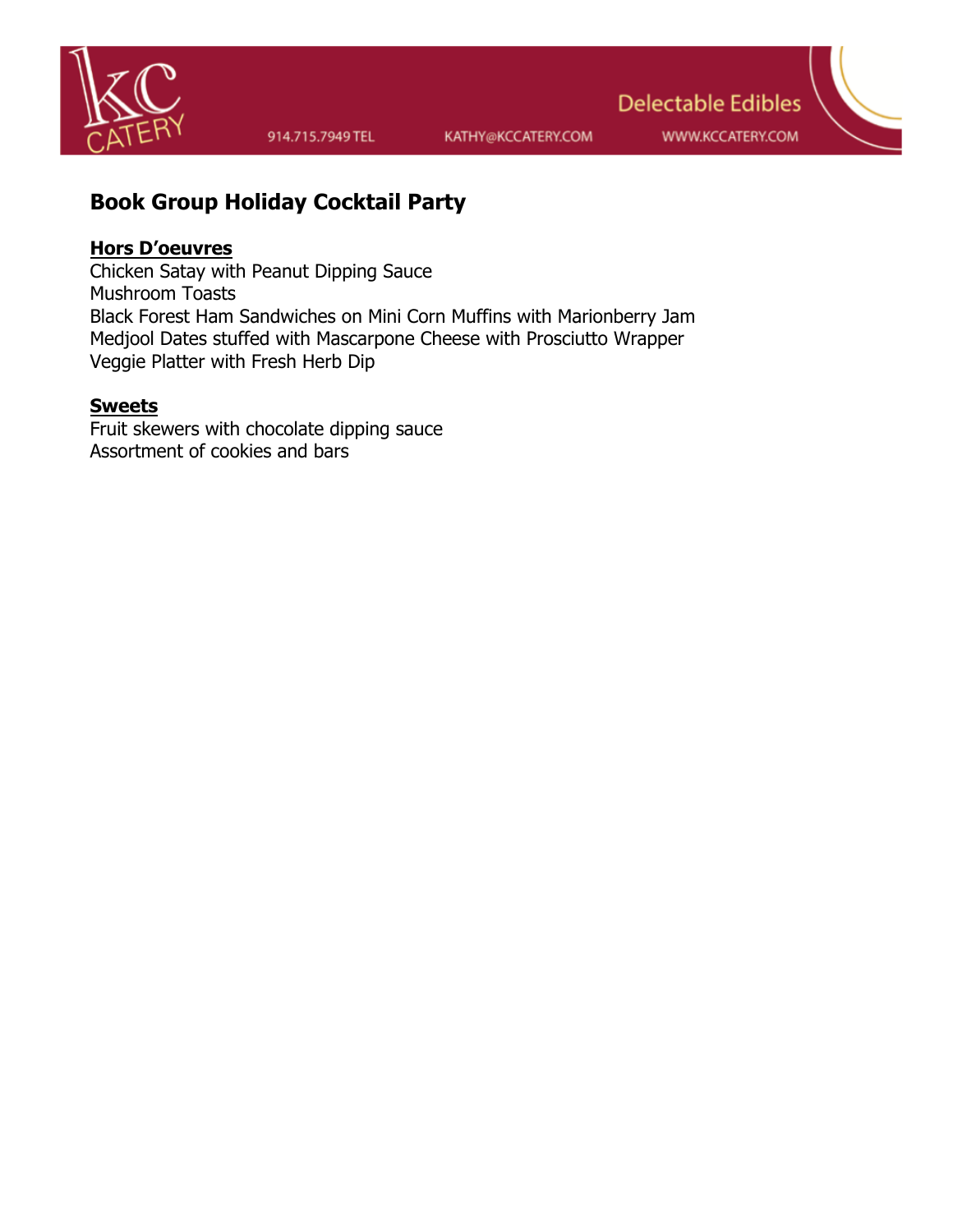

WWW.KCCATERY.COM

**Delectable Edibles** 

# **Dinner for 10**

## **Hors D'oeuvres**

Curried butternut squash samosas with tamarind chutney Caramelized apple and onion tarts with gruyere

**First course**  Shaved fennel and parmesan salad

## **Main event**

Asian-style short ribs (boneless) Chinese napa cabbage slaw Vegetable lo mein

#### **Dessert**

Individual deep chocolate cakes with warm macadamia nut caramel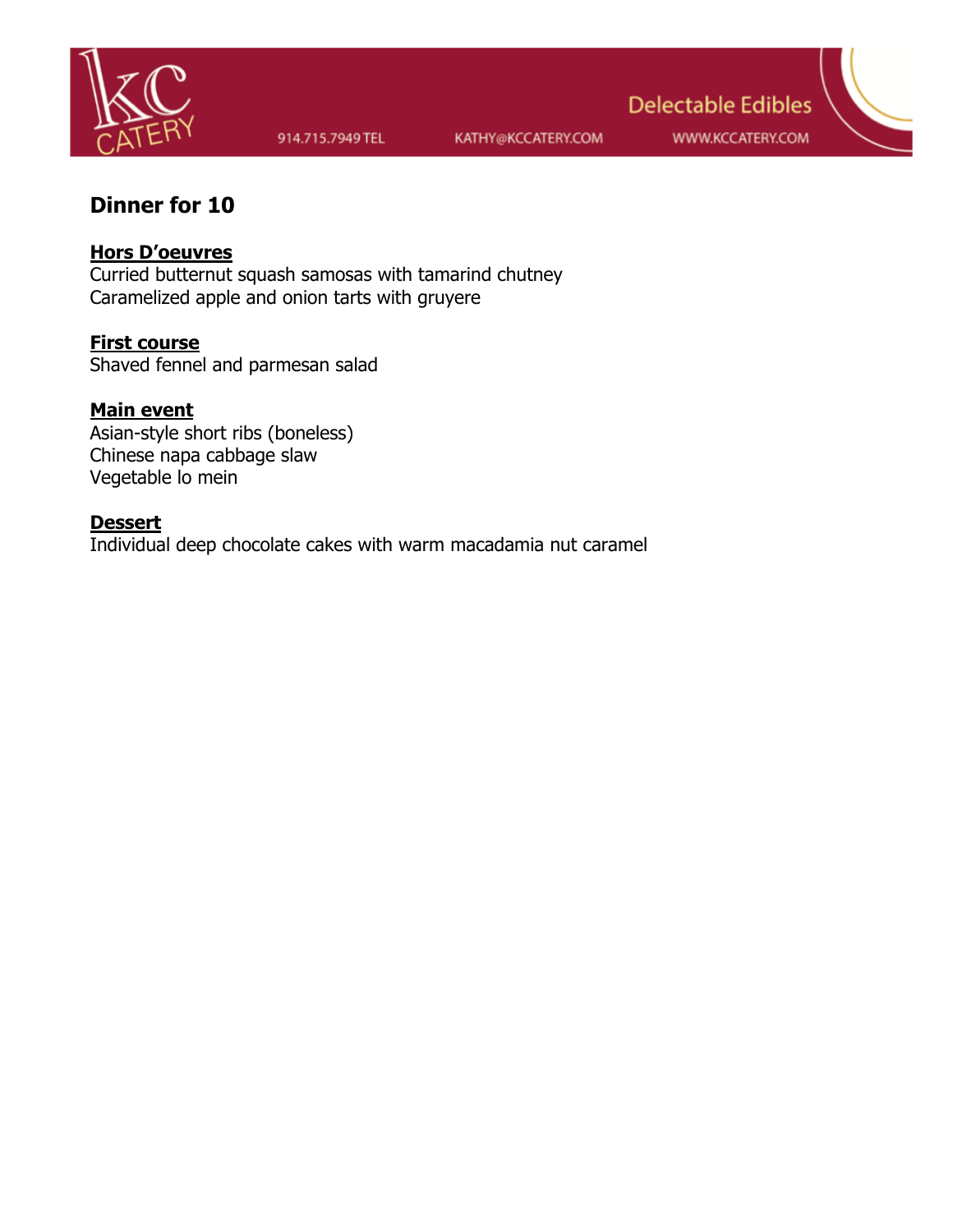

914.715.7949 TEL

KATHY@KCCATERY.COM

WWW.KCCATERY.COM

**Delectable Edibles** 

# **Graduation Dinner for 25**

## **To start**

Crudités with two tapenades

## **Dinner**

Grilled chicken paillards with tomato-arugula salad Roasted asparagus Minestrone salad

## **Dessert**

Strawberry tarts with vanilla ice cream)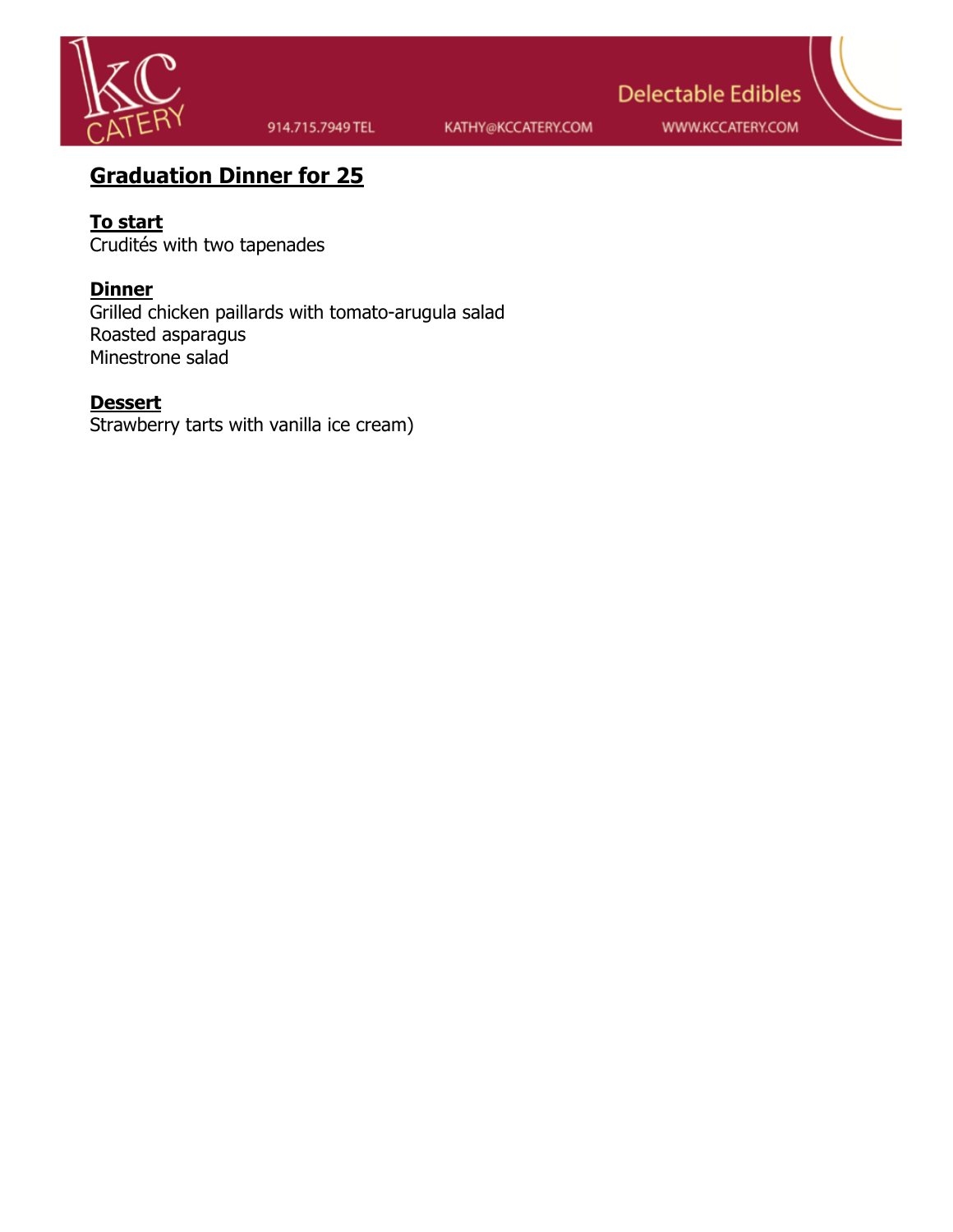

KATHY@KCCATERY.COM

WWW.KCCATERY.COM

**Delectable Edibles** 

# **Summer dinner for 10**

## **Hors D'oeuvres**

Phyllo triangles with spinach, feta and pine nuts Mediterranean meze platter

### **First course**

Stuffed piquillo peppers on arugula salad

## **Main event**

Herb-crusted halibut Curly celery and sautéed haricots verts Mexican corn on the cob

#### **Dessert**

Individual Palisade peach shortcakes